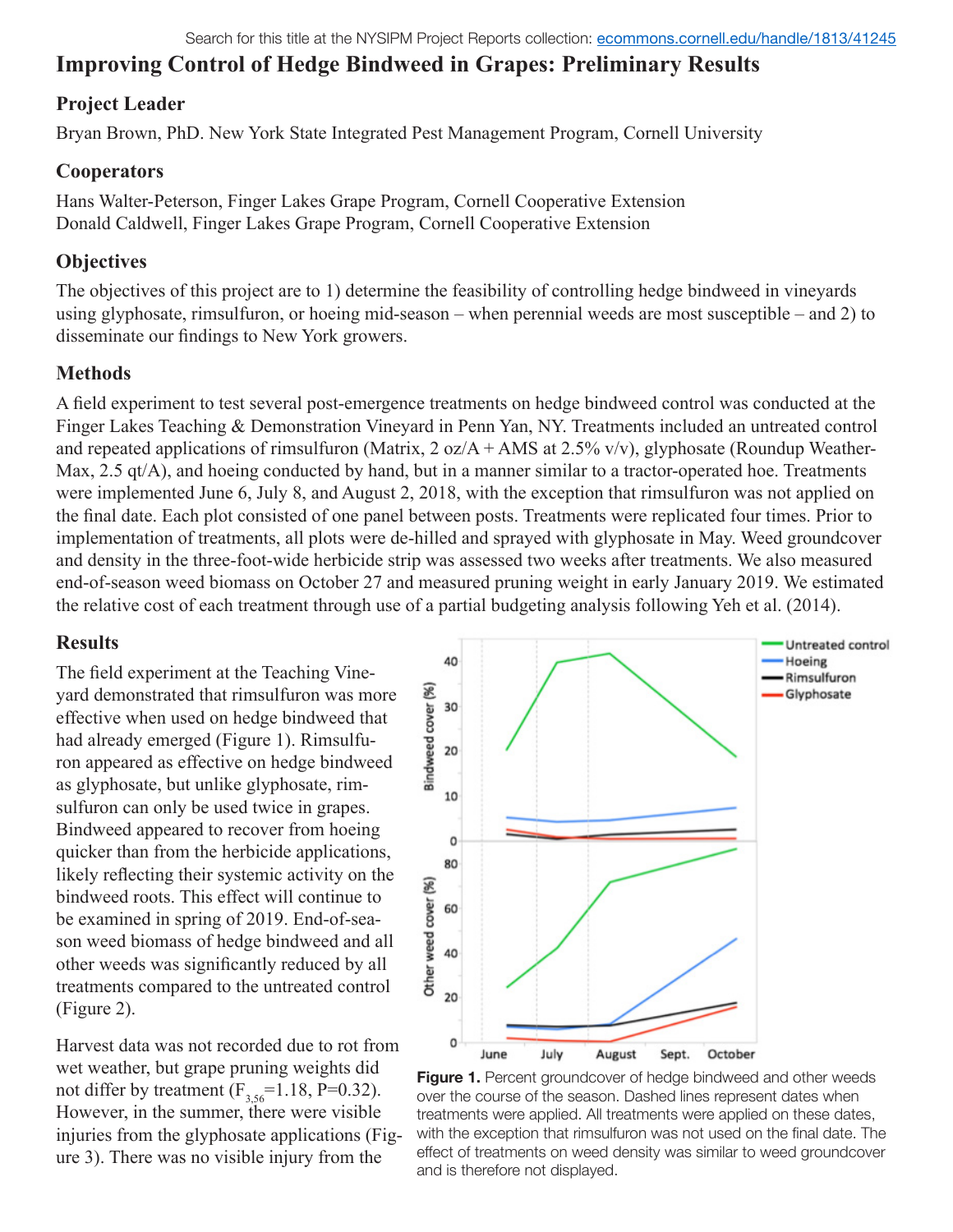rimsulfuron applications. Due to the timing of applications, it is unlikely that the grapes roots were injured by rimsulfuron since no injury was seen in aboveground.

Partial budget analysis showed that total costs for implementing each treatment were somewhat comparable (Table 1). However, the expense of the rimsulfuron herbicide and the slower tractor speed required for hoeing caused those treatments to be the most expensive.

### **Conclusion**

While rimsulfuron was not viable as a pre-emergence control for hedge bindweed, it demonstrated excellent post-emergence control and did not cause injury to the grapes, unlike glyphosate. Removal of top-growth through hoeing was also effective, although the bindweed seemed to recover quicker than from the systemic herbicides (Figure 2). We will assess the carryover effects of the treatments in 2019. Overall, all three treatments provided control of hedge bindweed for \$75 to \$100 per acre, with glyphosate being the least expensive but causing the most grape injury.

### **Disclaimer**

Read pesticide labels prior to use. The information contained here is not a substitute for a pesticide label. Trade names used herein are for convenience only; no endorsement of products is intended, nor is criticism of unnamed products implied. Laws and labels change. It is your responsibility to use pesticides legally. Always consult with your local Cooperative Extension office for legal and recommended practices and products.



**Figure 2.** Weed biomass in late October, 2018. Rimsulfuron had been applied twice, while hoeing and glyphosate had been applied three times.



**Figure 3.** Injury to grape leaves from glyphosate.

| <b>Treatment</b>   | Labor   | <b>Equipment</b> | <b>Herbicide</b> | Total    |
|--------------------|---------|------------------|------------------|----------|
| $USD A-1$          |         |                  |                  |          |
| <b>Hoeing</b>      | \$47.67 | \$49.79          | \$0.00           | \$97.45  |
| <b>Rimsulfuron</b> | \$19.56 | \$18.87          | \$62.00          | \$100.43 |
| Glyphosate         | \$29.33 | \$28.31          | \$17.50          | \$75.14  |

**Table 1.** Partial budget analysis demonstrating treatment costs. Labor was calculated at \$20 h<sup>-1</sup> with a grape hoe operating at 1.5mph and the sprayer at 3.0mph. Hourly equipment rates were estimated from Yeh et al. (2014).